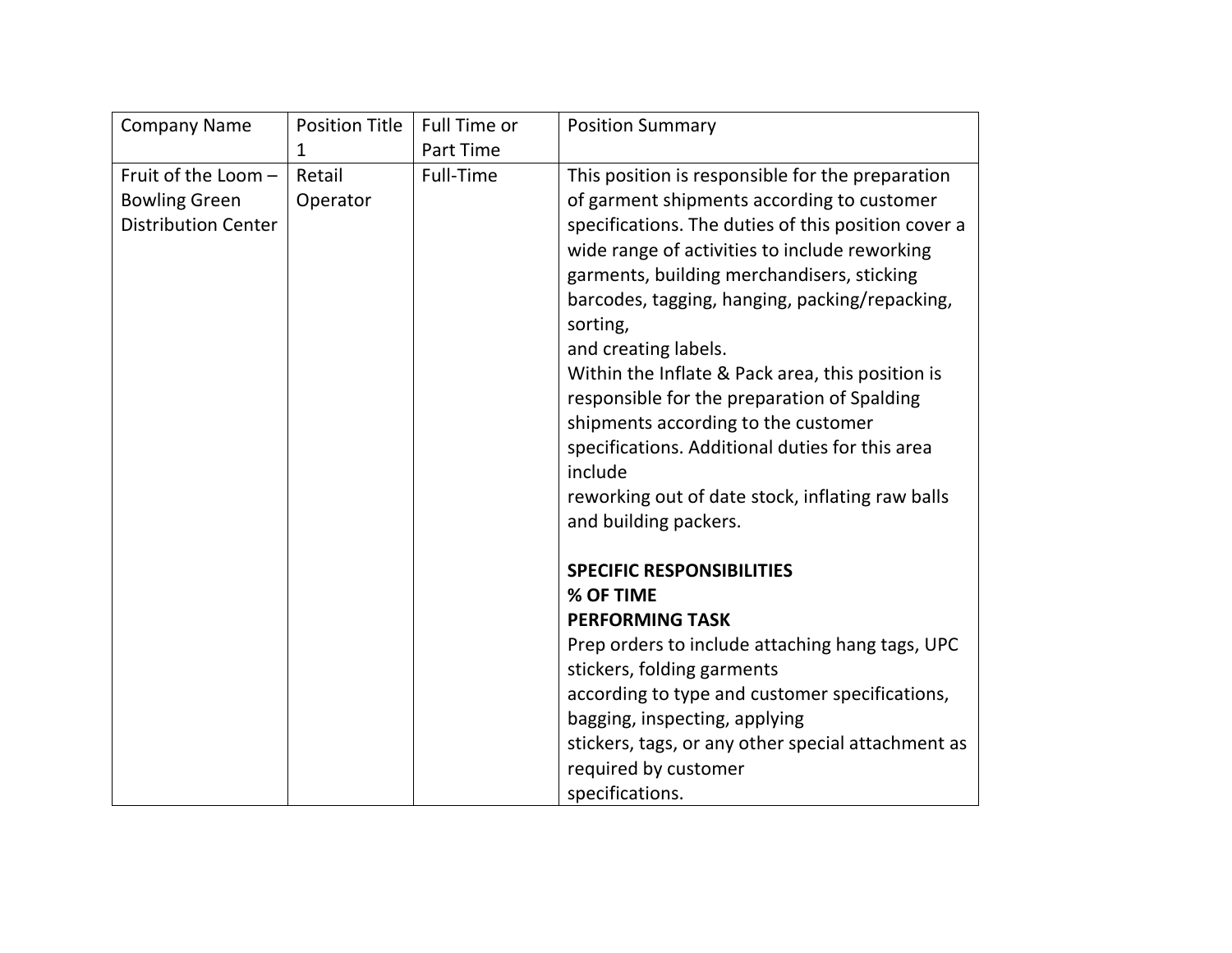| For those in the Inflate and Pack area, this     |
|--------------------------------------------------|
| includes inflating                               |
| raw balls.                                       |
| 40%                                              |
| Pack orders which requires the operator to       |
| secure or construct supplies,                    |
| including cases, end caps, pallets and all other |
| supplies required according to                   |
| customer and company specifications. Fills ship  |
| case or end cap with                             |
| specified number of garments or raw balls to     |
| match customer specifications                    |
| and applies stickers or labels as required.      |
| Operator may be required to place                |
| cover on merchandisers or end caps.              |
| 25%                                              |
| Visually check garment or raw ball UPC'S as they |
| are packed for correct                           |
| labeling, bagging or for defects.                |
| 10%                                              |
| Palletize product which includes wrapping of all |
| full pallets before they leave                   |
| Retail area.                                     |
| 10%                                              |
|                                                  |
|                                                  |
|                                                  |
|                                                  |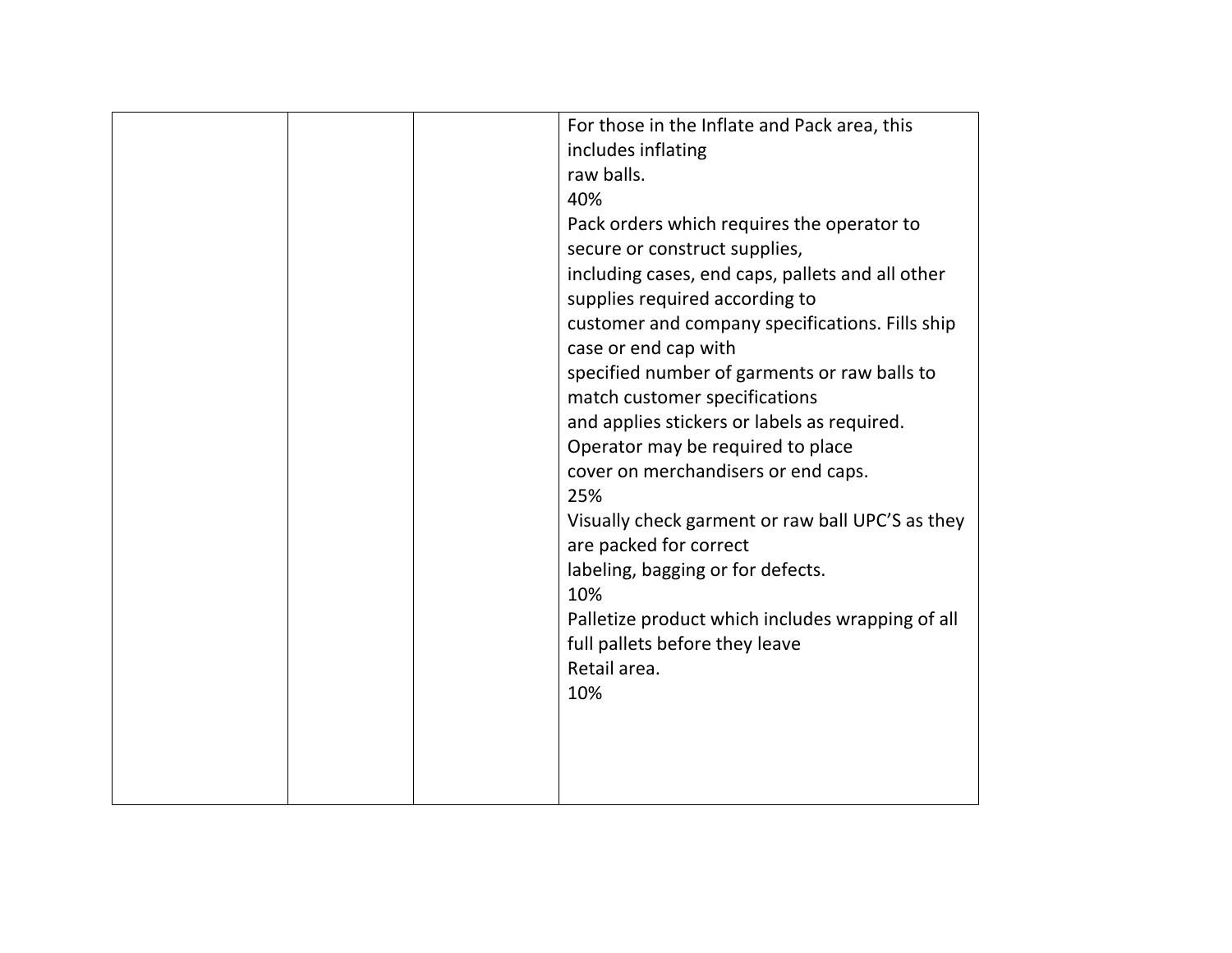|                                 |                  | Electronically prints case labels to be applied to<br>finished product assigned to<br>the retail line. Release labeled case to auto tap<br>machine (may be required to<br>use manual tape machine)<br>10%<br>Replenishes materials as needed to complete<br>job. 5%                                                                                                                                                                                                                                                                                                                                      |
|---------------------------------|------------------|----------------------------------------------------------------------------------------------------------------------------------------------------------------------------------------------------------------------------------------------------------------------------------------------------------------------------------------------------------------------------------------------------------------------------------------------------------------------------------------------------------------------------------------------------------------------------------------------------------|
| Shipping<br>Material<br>Handler | <b>Full Time</b> | The Shipping Material Hander is responsible for<br>prompt scanning and loading of trailers from<br>pallets for customer orders and/or interplant<br>shipments.<br><b>SPECIFIC RESPONSIBILITIES</b><br>% OF TIME PERFORMING TASK<br>Stack cases on pallet or slipsheet and ensure<br>cases are in good condition.<br>30-40%<br>Operate handheld scanner. Scan cases to pallet /<br>slip sheet and to trailer.<br>30-40%<br>Job Description Page 2<br>Utilize equipment to load orders onto trailers.<br>Maintain flow of goods onto trailer.<br>20-30%<br>Attach labels and shipping documents.<br>10-20% |